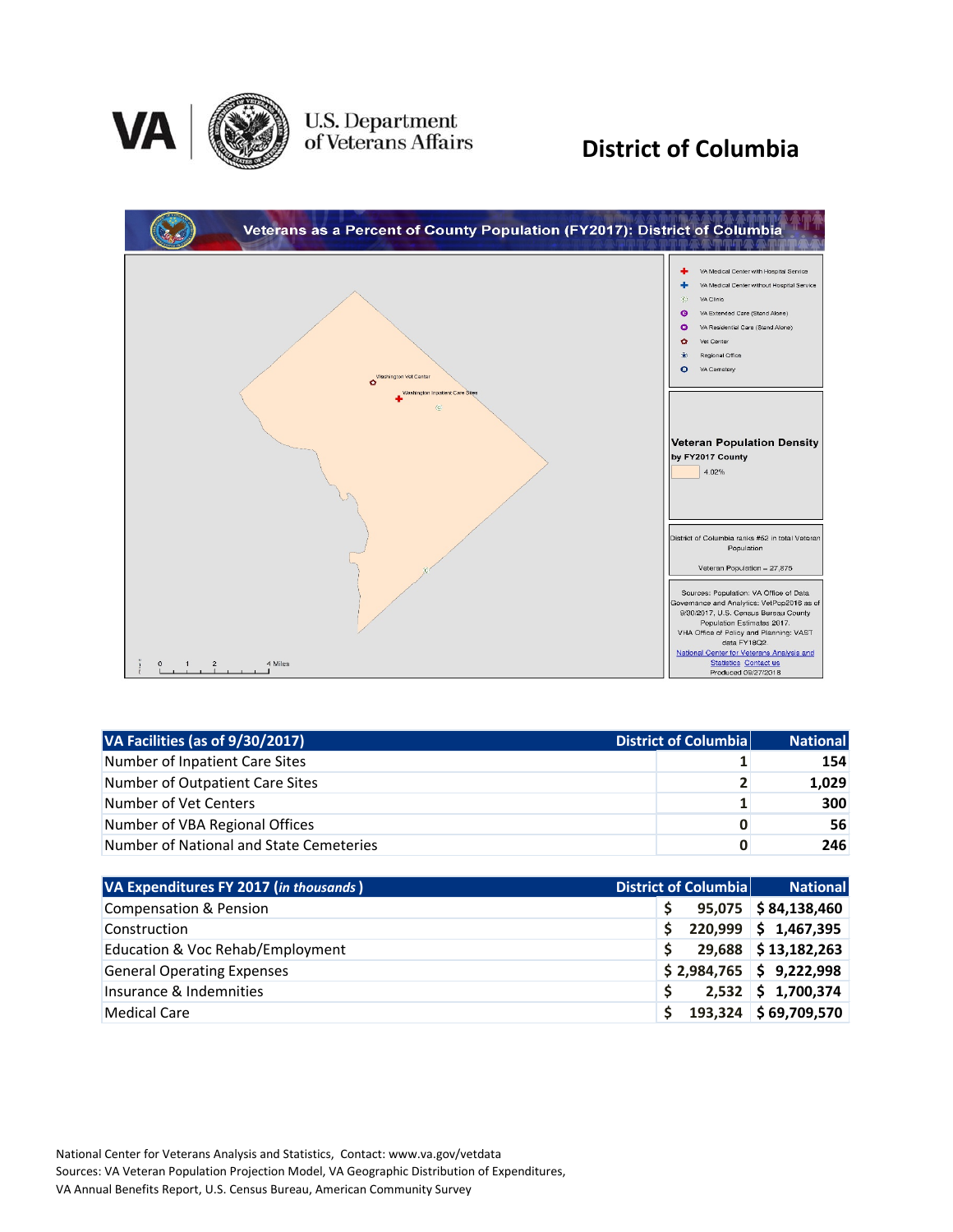

# U.S. Department<br>of Veterans Affairs

#### **District of Columbia**

| Veteran Population (as of 9/30/2017)           | District of Columbia | <b>National</b> |
|------------------------------------------------|----------------------|-----------------|
| Number of Veterans                             | 27,875               | 19,998,799      |
| Percent of Adult Population that are Veterans  | 5.37%                | 6.60%           |
| Number of Women Veterans                       | 3,905                | 1,882,848       |
| Percent of Women Veterans                      | 14.01%               | 9.41%           |
| Number of Military Retirees                    | 2,417                | 2,156,647       |
| Percent of Veterans that are Military Retirees | 8.67%                | 10.78%          |
| Number of Veterans Age 65 and Over             | 11,552               | 9,410,179       |
| Percent of Veterans Age 65 and Over            | 41.44%               | 47.05%          |











| VA Healthcare and Benefits (as of 9/30/2017)         | District of Columbia | <b>National</b> |
|------------------------------------------------------|----------------------|-----------------|
| Number of Veterans Receiving Disability Compensation | 5,373                | 4,552,819       |
| Number of Veterans Receiving Pension                 | 637                  | 276,570         |
| Number of Dependency & Indemnity Comp Beneficiaries  | 456                  | 411,390         |
| Number of Education Beneficiaries                    | 4,501                | 987,577         |
| Number of Enrollees in VA Healthcare System          | 13,529               | 9,116,200       |
| Number of Unique Patients Treated                    | 8,228                | 6,035,183       |